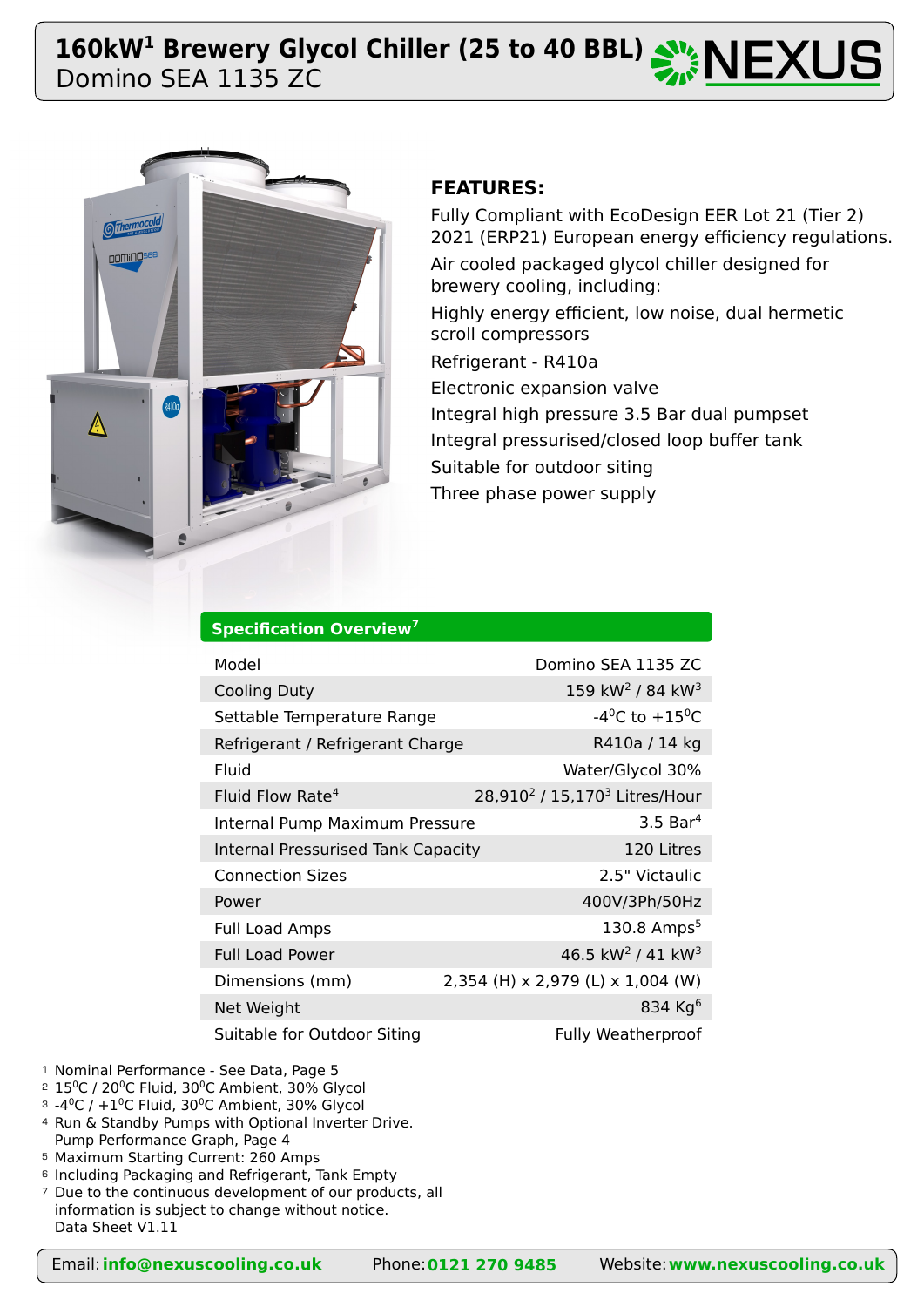# Domino SEA 1135 ZC **160kW Brewery Glycol Chiller (25 to 40 BBL)**  $\frac{100}{200}$  NEXUS

## **Dimensions**

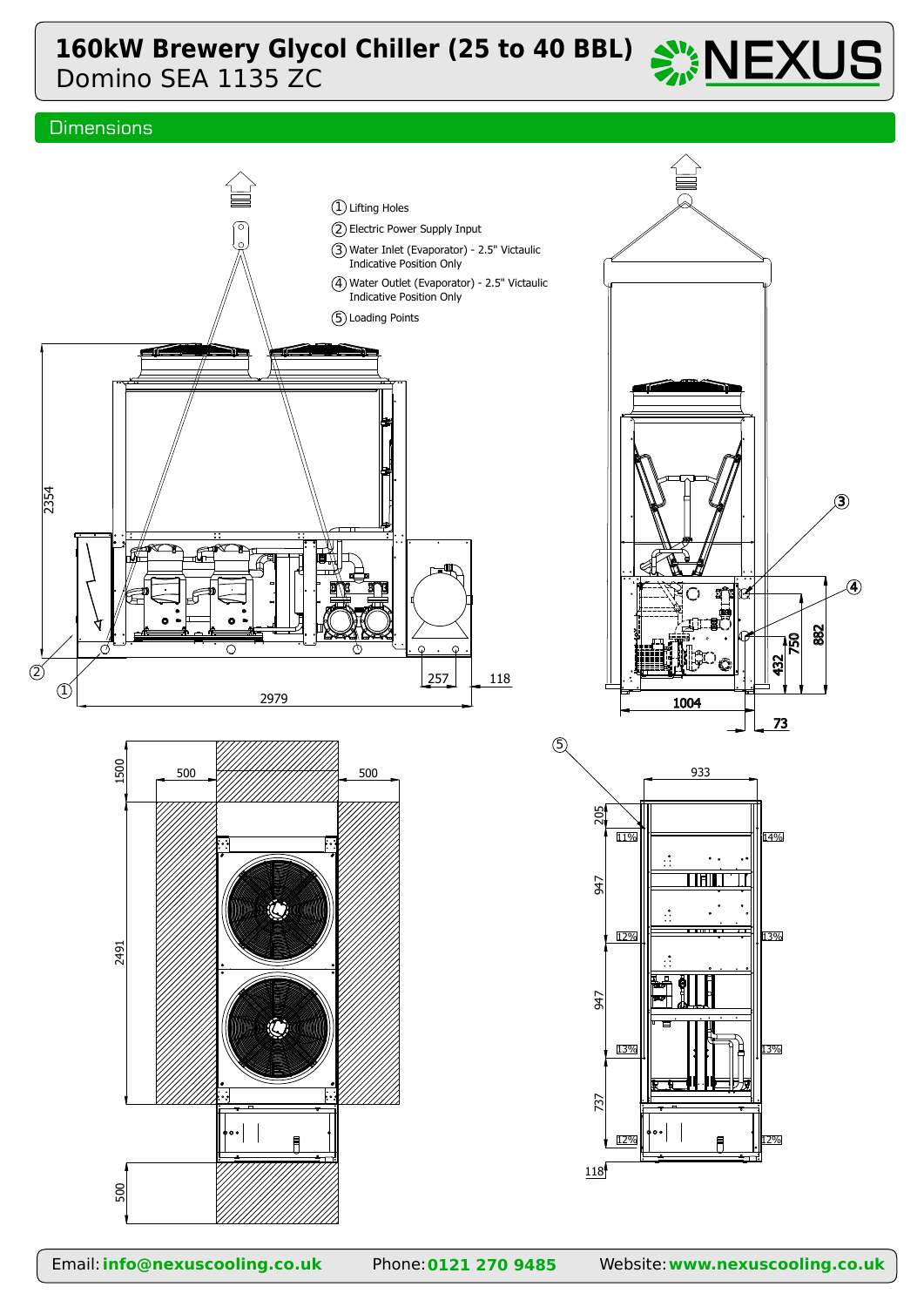

### **GENERAL DESCRIPTION**

The Domino SEA 1135 is an efficient, reliable and versatile air cooled glycol chiller, intended for brewery cooling in a pressurised closed loop system. Compliant with ECODESIGN ENER LOT21 - Tier 2 (2021) European energy efficiency regulations (ERP21), the unit has two hermetic scroll compressors, microchannel condenser coils, two EC (Electronically Commutated) axial fans and is designed for outdoor installation.

#### **FRAME**

The casing is made with heavy gauge galvanized steel. The powder coated anti-corrosive treatment over the entire frame provides long lasting resistance for outdoor installation, even in aggressive environmental conditions.

#### **REFRIGERANT CIRCUIT**

The R410a based refrigerant circuit is constructed entirely with copper tubing. It includes an electronic expansion valve, filter dryer, sight glass, liquid line solenoid valve and shut-off valve, high and low pressure switches and a relief valve on the high pressure line.

#### **COMPRESSORS**

The unit is equipped with two hermetic scroll compressors.

#### **ELECTRONIC EXPANSION VALVE**

The electronic expansion valve minimises the time taken to react to load variations, and optimises the superheat to the evaporator to ensure the best possible energy efficiency.

#### **CONDENSER**

The air-cooled condenser uses microchannel coils with aluminum fins. This provides a number of significant benefits:

- It reduces the refrigerant charge by up to 37% compared with a conventional Al-Cu condenser.
- The heat transfer surface is greatly increased, so these heat exchangers provide higher performance and are more compact than conventional tube & fin condensers. -
- Significant weight reduction which reduces cost, maintenance time and  $CO<sub>2</sub>$  transport emissions. -
- Made entirely of 100% recyclable aluminum, to fully respect and protect the environment. -

Optional anti-corrosion coatings are available to protect the coils if required.

#### **EVAPORATOR**

Direct expansion, stainless steel AISI 316 brazed plate heat exchanger, externally insulated with closed cell anticondensation material and equipped with water differential pressure switch and antifreeze protection electric heater.

#### **FANS**

The electronically commutated (EC) Class F, IP55 condenser fans use motors equipped with variable speed control, permanently lubricated ball bearings and external overload protection.

#### **INTEGRAL PUMPS AND TANK**

Includes two high capacity water pumps, shut off valves, check valves and drain valves.

The 120 litre water tank includes safety, relief and drain valves together with an expansion vessel. It is made from black steel sheet, finishing with anti-corrosion treatment and painting. The thermal and condensation insulation is protected by a water and scratch-resistant external coating. Tanks are individually pressure tested to 9 bar to guarantee a working pressure up to 3,5 bar.

#### **RUBBER VIBRATION DAMPERS**

These are placed between the unit base and the support structure to prevent the transmission of vibration and noise.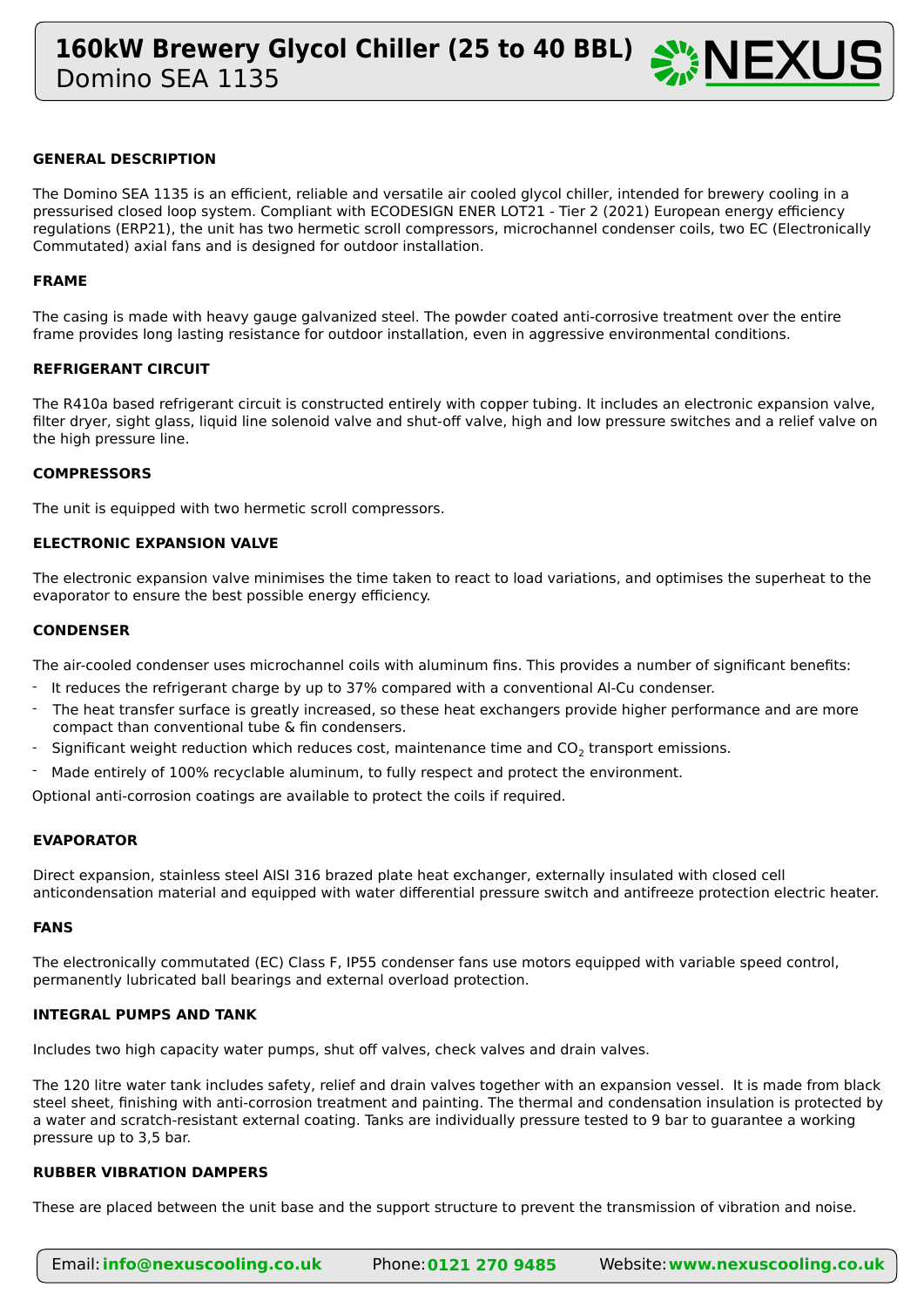

### **ELECTRICAL PANEL**

The electrical control panel is compliant with CEI EN 60204-1 (CEI44-5: CEI EN 62061), is mounted inside the unit and includes:

- Safety locked main switch.
- Fuses and contactors for compressors and fans.
- Fuses for 220V and 24V auxiliary circuits.
- Transformer for auxiliary circuit power supply.
- Start up contactors for compressors, pumps and fans

The unit is equipped with numbered cables, designed for operation up to  $55^{\circ}$ C

### **MICROPROCESSOR**

The Domino SEA 1135 is controlled by a 256 bit programmable microcontroller with a low reflection LCD user interface equipped with eight function keys and display icons. The microcontroller controls the water temperature, antifreeze protection, compressor timing, compressor automatic starting sequence, alarm reset, alarms and operation LEDs.

It can be connected with a Building Management System (MBS) via an integrated RS485/Modbus interface. It also provides an interface with I/O expansion modules via CanBus, can be controlled by voltage free contacts and suports Ethernet RJ45 for remote control of the unit. A USB port enables upload of parameter files, system files and firmware, and download of alarm history and parameter files.

#### **CONTROL AND PROTECTION**

The microcontroller protects numerous features of the unit including, low evaporating pressure/high condensing pressure, high temperature of the compressor, pump and fan motor windings, reverse rotation for each compressor, insufficient water flow, evaporator outlet water temperature too low or inlet water temperature too high and low pressure difference between discharge and suction (to ensure correct compressor lubrication).

### **SOUND LEVELS**

| Sound Level | 63 Hz | 125 Hz | 250 Hz | 500 Hz | `kHz | 2 kHz | kHz | 8 kHz |              |     |
|-------------|-------|--------|--------|--------|------|-------|-----|-------|--------------|-----|
| $Lw$ dB     | 96    | 92     | 88     | 84     | 81   | 79    | 73  | 68    | Lw total dBa | 187 |
| $Lp$ dB     | 64    | 60     | 56     | 52     | 49   | 47    | 41  | 36    | Lp total dBa | 55  |

#### **OPERATING RANGE PUMP CURVE**